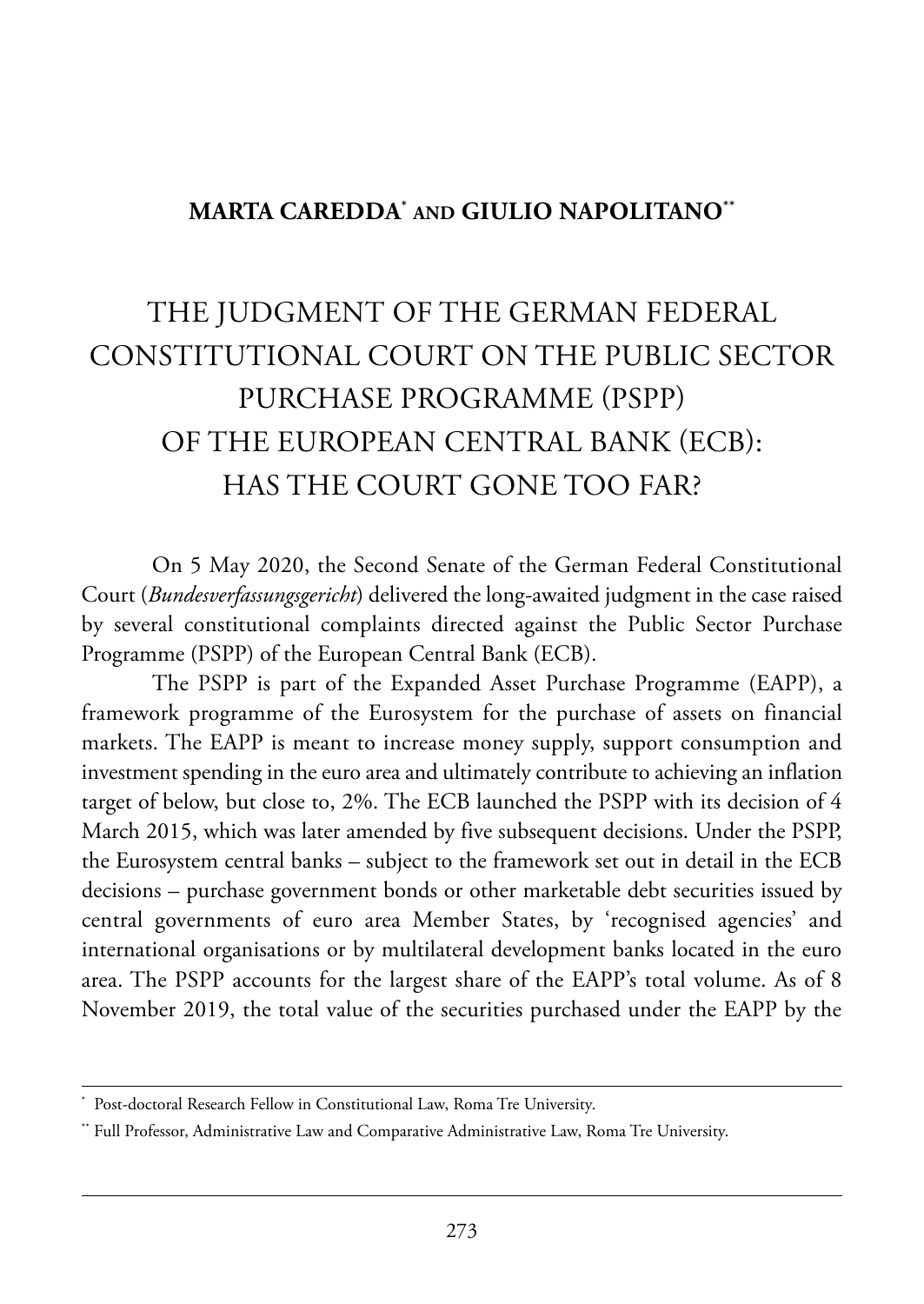Eurosystem amounted to EUR 2,557,800 million, including purchases under the PSPP in the amount of EUR 2,088,100 million.

The complainants argued that the PSPP violates the prohibition of monetary financing (Art. 123 TFEU) and the principle of conferral (Art.  $5(1)$  TEU in conjunction with Art. 119, Art. 127 *et seq*. TFEU). As a consequence of that, the democratic principle stated in the German Basic law was violated.

To solve the case, the Federal Constitutional Court referred a request for a preliminary ruling to the CJEU, under Article 267 TFUE. In particular, the questions submitted to the CJEU concerned the prohibition of monetary financing of Member State budgets, the monetary policy mandate of the ECB, and a potential encroachment upon the Members States' competences and sovereignty in budget matters.

In the judgment delivered on 11 December 2018 (*Weiss and Others*, C-493/17), the CJEU maintained that the PSPP neither exceeded the ECB's mandate nor violated the prohibition on monetary financing, so confirming the validity of Decision  $(EU)$ 2015/774 of the European Central Bank of 4 March 2015 on a secondary markets public sector asset purchase programme, as amended by Decision (EU) 2017/100. Following the CJEU ruling, the Federal Constitutional Court held an oral hearing in karlsruhe on 30 and 31 July 2019.

Despite the green light given by the CJEU, however, the Federal Constitutional Court found that, in light of Article 119 and Article 127 et seq. TFEU as well as Article 17 *et seq*. of the European System of Central Banks (ESCB) Statute, the ECB Governing Council's Decision of 4 March 2015 (EU) 2015/774 and the subsequent Decisions (EU) 2015/2101, (EU) 2015/2464, (EU) 2016/702 and (EU) 2017/100 must be in principle qualified as *ultra vires* acts.

The Court acknowledged that the interpretation and application of EU law, including the determination of the applicable methodological standards, primarily falls under the CJEU's jurisdiction, which in Article  $19(1)$  second sentence TEU is called upon to ensure that the law is observed when interpreting and applying the Treaties. However, the Court held that the mandate conferred on the CJEU in Article 19(1) second sentence TEU is exceeded where the traditional European methods of interpretation or, more broadly, the general legal principles that are common to the laws of Member States are manifestly disregarded.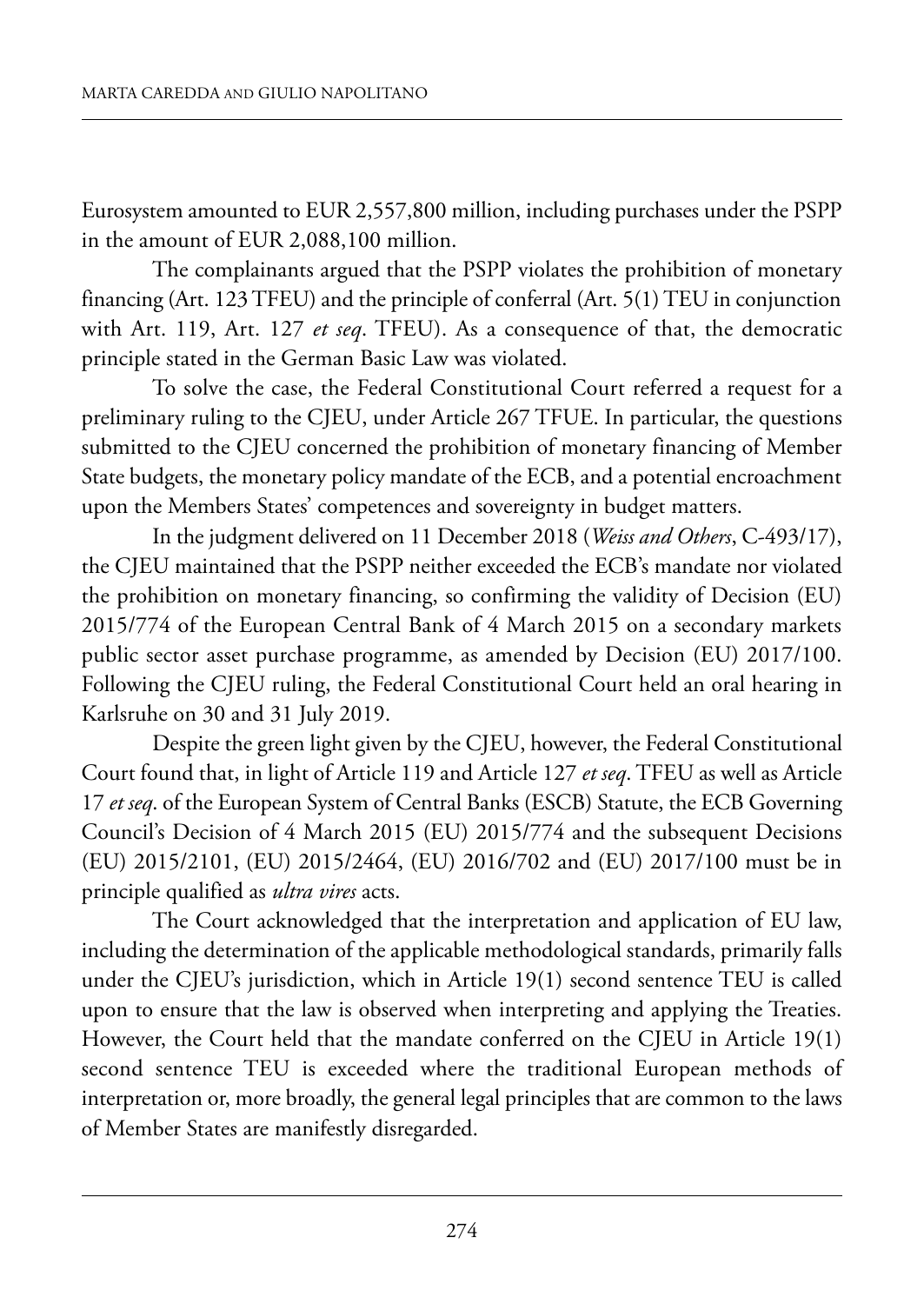This is exactly what happened in this case.

In its judgment of 11 December 2018, the CJEU held that the Decision of the eCB Governing Council on the pspp and its subsequent amendments were still within the ambit of the eCB's competences. the federal Constitutional Court's judgment is that this view manifestly fails to give consideration to the importance and scope of the principle of proportionality (Art.  $5(1)$  second sentence and Art.  $5(4)$  TEU) – which applies to the division of competences between the European Union and the Member states – and is untenable from a methodological perspective given that it completely disregards the actual economic policy effects of the programme.

However, in the Federal Constitutional Court's opinion, the CJEU's alleged approach to disregard the actual economic policy effects of the PSPP in its assessment of the programme's proportionality, and to refrain from conducting an overall assessment and appraisal in this regard, does not satisfy the requirements of a comprehensible review as to whether the esCB and the eCB observe the limits of their monetary policy mandate. This standard of review is by no means conducive to restricting the scope of the competences conferred upon the ECB, which are limited to monetary policy. Rather, it allows the ECB to gradually expand its competences on its own authority; at the very least, it largely or completely exempts such action on the part of the ECB from judicial review. In order to safeguard the principle of democracy and upholding the legal bases of the European Union, it is imperative that the division of competences be respected.

In light of the aforementioned considerations, the Federal Constitutional Court found that it is not bound by the CJEU's decision. As a consequence, it must conduct its own review to determine whether the eurosystem's decisions on the adoption and implementation of the PSPP remain within the competences conferred upon it under EU primary law. As these decisions were made on the basis of insufficient proportionality considerations, they exceeded the ECB's competences. In the Court's opinion, a programme for the purchase of government bonds, such as the PSPP that has significant economic policy effects, requires that the programme's monetary policy objective and economic policy effects be identified, weighed and balanced against one another. By unconditionally pursuing the  $PSPP$ 's monetary policy objective – to achieve inflation rates below, but close to, 2% – while ignoring its economic policy effects, the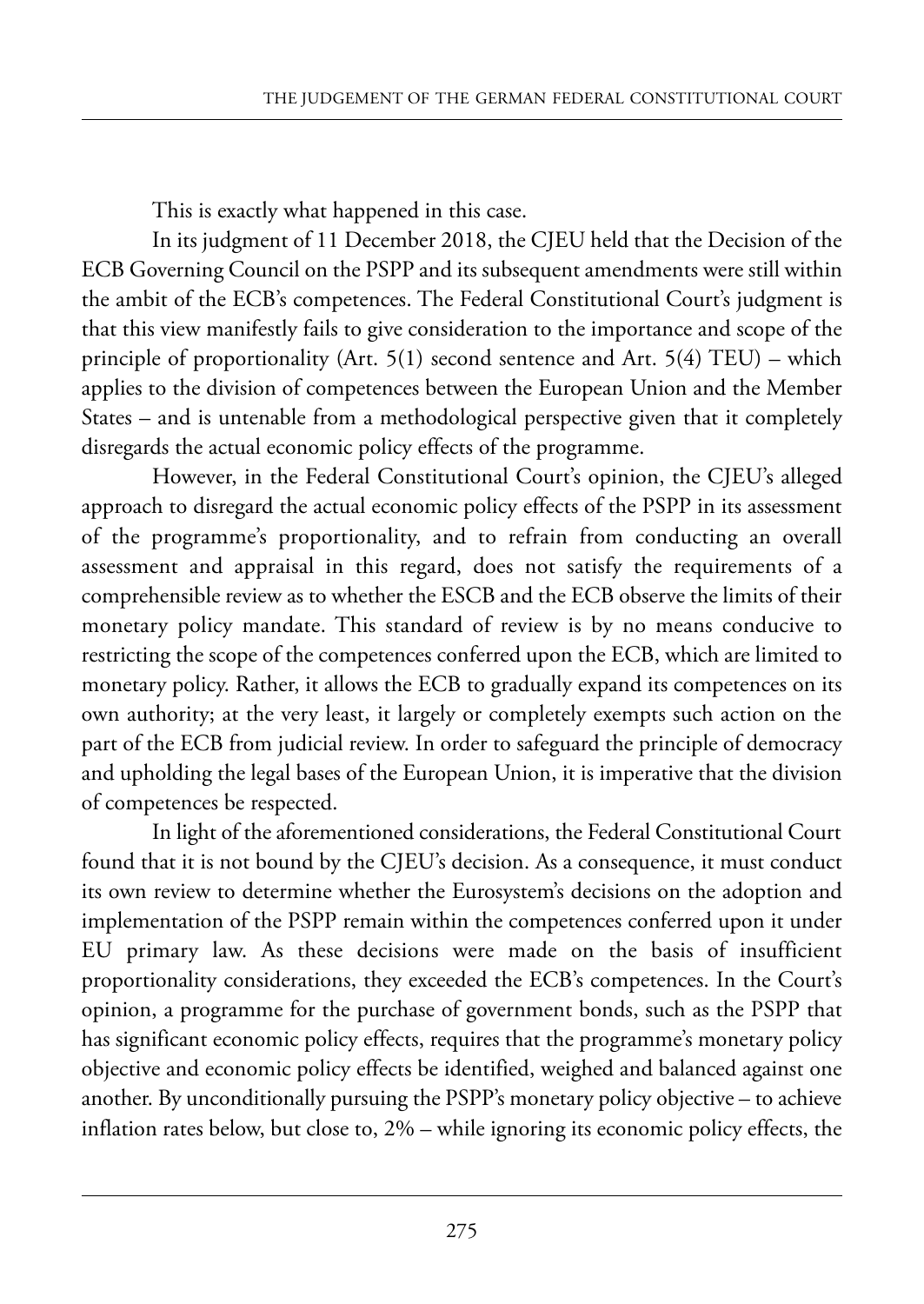ECB manifestly disregards the principle of proportionality. In the decisions at issue, the ECB failed to conduct the necessary balancing of the monetary policy objective against the economic policy effects arising from the programme. Therefore, the decisions at issue violate Article  $5(1)$  second sentence and Article  $5(4)$  TEU and, in consequence, in principle exceeded the monetary policy mandate of the ECB.

It would have been incumbent upon the ECB to weigh the considerable economic policy effects and balance them, based on proportionality considerations, against the expected positive contributions to achieving the monetary policy objective the ECB itself has set. It is not ascertainable that any such balancing was conducted, neither when the programme was first launched nor at any point during its implementation. Unless the ECB provides documentation demonstrating that such balancing took place, and in what form, it is not possible to carry out an effective judicial review as to whether the ECB stayed within its mandate.

To the extent that the CJEU concludes in its judgment of 11 December 2018 that the PSPP does not violate Article  $123(1)$  TFEU, the manner in which it applies the "safeguards" developed in its Gauweiler judgment raises considerable concerns because it neither subjects these "safeguards" to closer scrutiny nor does it test them against counter indications.

Nevertheless, the Federal Constitutional Court accepted the abstract possibility that the ECB observed the "safeguards" set out by the CJEU. As a consequence, a manifest violation of Article  $123(1)$  TFEU is not ascertainable yet. As a matter of fact, the determination whether a programme like the pspp manifestly circumvents the prohibition in Article 123(1) TFEU is not contingent on a single criterion; rather, it requires an overall assessment and appraisal of the relevant circumstances. This explains why judgment delivered by the Court is not the end of the story.

Based on their responsibility with regard to European integration (*Integrationsverantwortung*), the federal Constitutional Court argued that the federal Government and the German *Bundestag* have a duty to take action. in particular, in the event of a manifest and structurally significant exceeding of competences by institutions, bodies, offices and agencies of the European Union, the German constitutional organs must, within the scope of their competences and the means at their disposal, actively take steps seeking to ensure adherence to the European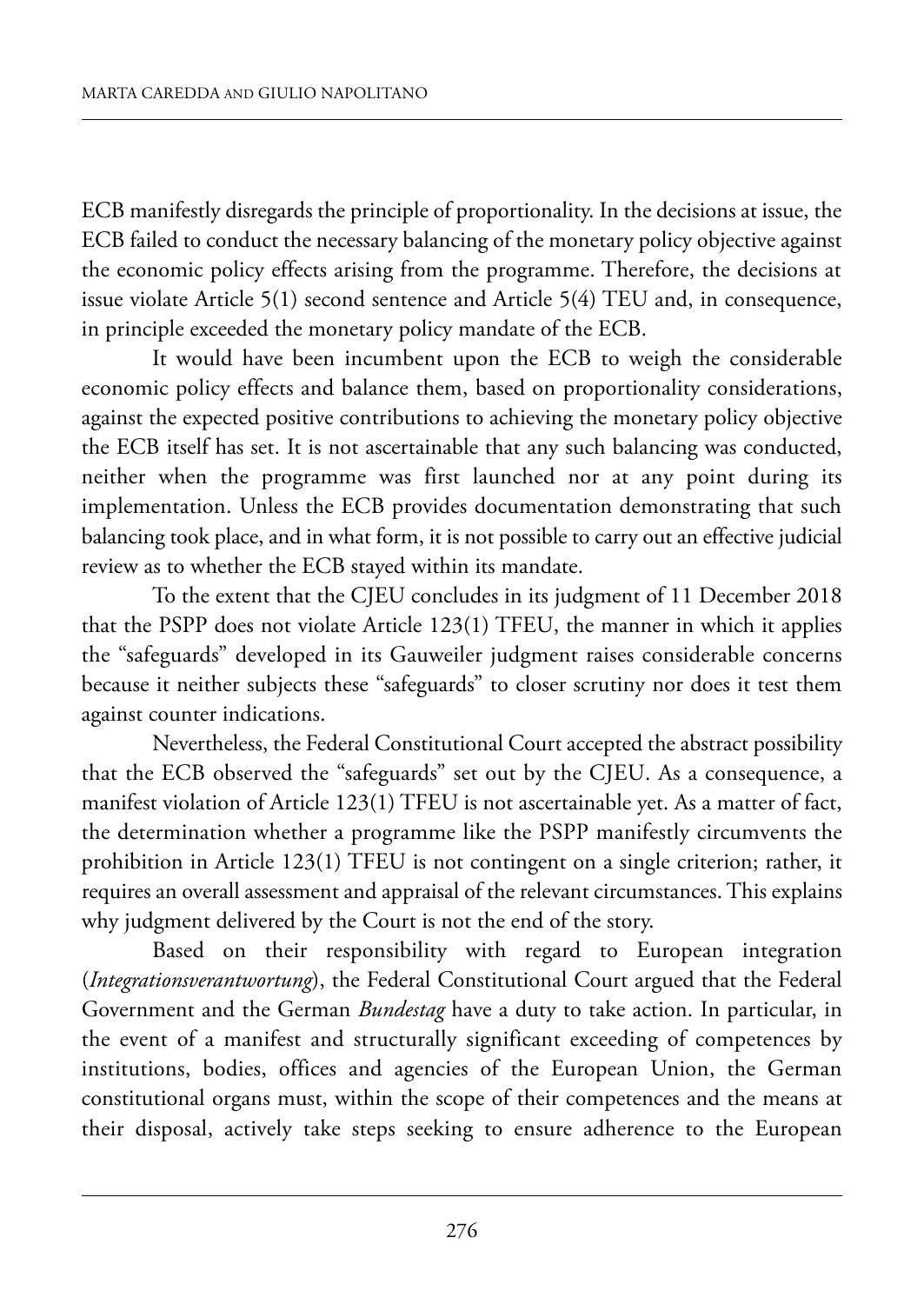integration agenda (*Integrationsprogramm*) and respect for its limits, work towards the rescission of acts not covered by the integration agenda and – as long as these acts continue to have effect – take suitable action to limit the German domestic impact of such acts to the greatest extent possible.

In addition, based on their responsibility with regard to European integration (*Integrationsverantwortung*), the federal Government and the *Bundestag* are required to take steps seeking to ensure that the ECB conducts a proportionality assessment. This applies accordingly with regard to the reinvestments under the PSPP that began on 1 January 2019 and the restart of the programme as of 1 November 2019. In this respect, the federal Government and the *Bundestag* also have a duty to continue monitoring the decisions of the Eurosystem on the purchases of government bonds under the PSPP and use the means at their disposal to ensure that the ESCB stays within its mandate.

finally, following the transitional period of no more than three months assigned to the ECB, the *Bundesbank* may no longer participate in the implementation and execution of the ECB decisions at issue, unless the ECB Governing Council adopts a new decision that demonstrates in a comprehensible and substantiated manner that the monetary policy objectives pursued by the pspp are not disproportionate to the economic and fiscal policy effects resulting from the programme. for the same reason, the *Bundesbank* must ensure that the bonds already purchased and held in its portfolio are sold based on  $a -$  possibly long-term  $-$  strategy coordinated with the Eurosystem.

The judgment of the Court raised considerable concern among all European institutions.

On 5 May, the same day of the publication of the German Federal Constitutional Court's judgment, by means of a press release, the ECB stated that the Institution "takes note" of that judgment regarding the PSPP and that the Governing Council remains fully committed to doing everything necessary within its mandate to ensure that inflation rises to levels consistent with its medium-term aim and that the monetary policy action taken in pursuit of the objective of maintaining price stability is transmitted to all parts of the economy and to all jurisdictions of the euro area. the ECB also pointed out that the Court of Justice of the European Union ruled in December 2018 that the ECB is acting within its price stability mandate

On 8 May, the Court of Justice of the European Union issued a press release.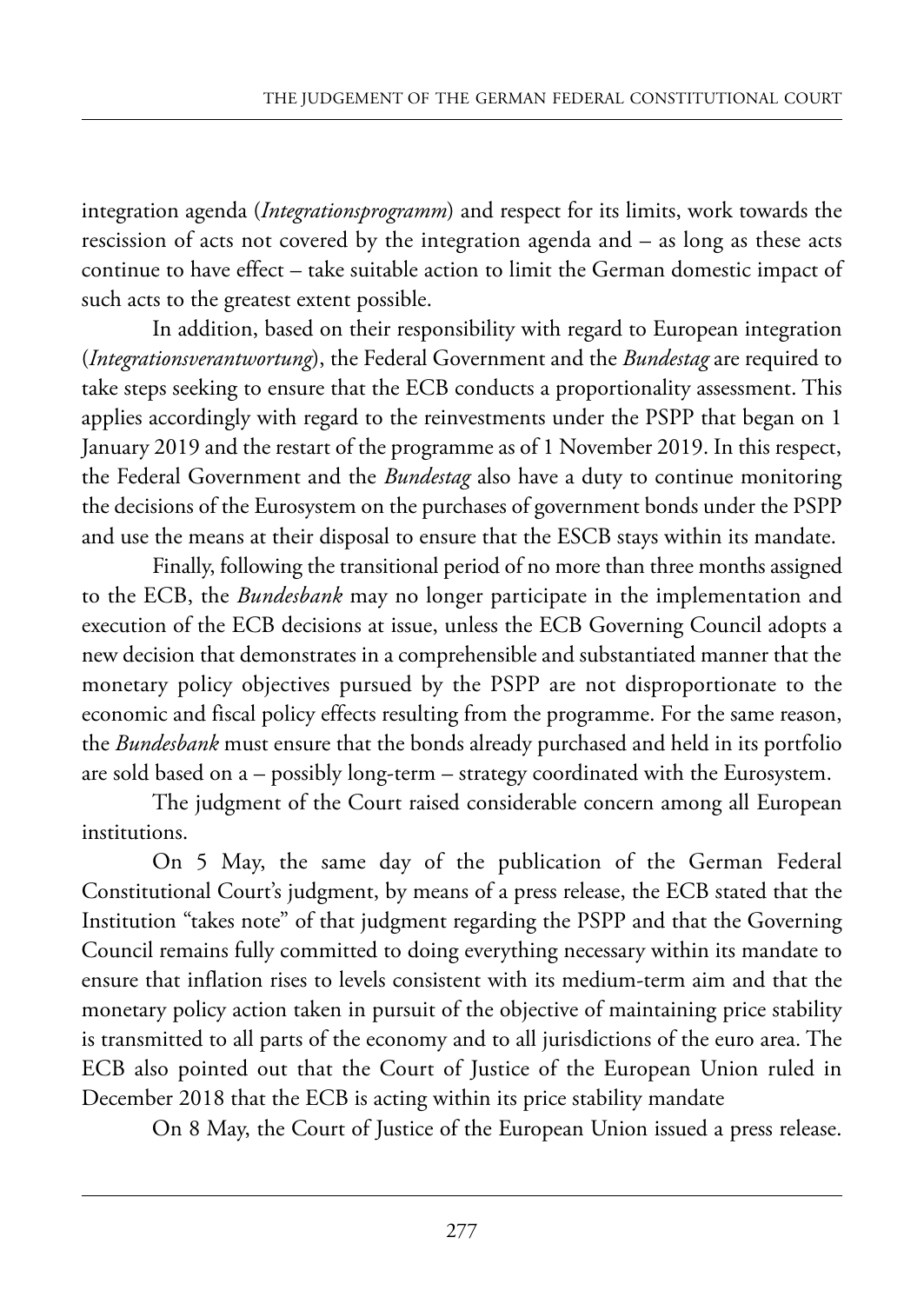although pointing out that it does not usually comment on a judgment of a national court, the CJEU restates that its preliminary rulings are binding on national courts, as well as on all national institutions and bodies. In order to ensure the uniform application of EU law, the CJEU alone – which was created for that purpose by the Member States – is entitled to rule on the validity of acts adopted by EU institutions. Divergences between national courts as to the validity of such acts would indeed be liable to place in jeopardy the unity of the EU legal order and to detract from legal certainty. Like other authorities of the Member States, national courts are required to ensure that EU law takes full effect. That is the only way of ensuring the "equality of Member States in the Union they created". The Court concludes pointing out that the Institution will refrain from communicating further on the matter.

On 10 May the President of the EU Commission, Ursula von der Leyen, in a press release, highlighted three points: (a) «that the Union's monetary policy is a matter of exclusive competence»; (b) «that EU law has primacy over national law and that rulings of the European Court of Justice are binding on all national courts»; (c) that «the final word on EU law is always spoken in Luxembourg. Nowhere else». significantly, the president added a conclusive remark that sounds as a clear warning message: «we are now analysing the ruling of the German Constitutional Court in detail. And we will look into possible next steps, which may include the option of infringement proceedings. The European Union is a community of values and of law, which must be upheld and defended at all times. This is what keeps us together. This is what we stand for».

Even if unprecedented in its direct attack against the European Court of Justice, the decision of the Court can be seen as the last stage of a judicial path that began a long time ago. As a matter of fact, the German Federal Constitutional Court (*Bundesverfassungsgericht* – BVerfG) started its assessment on the legitimacy of EU Treaties and acts that strengthened the integration between Member States since the Nineties, ruling on the compatibility amongst EU Law, international treaties signed by the member states and national constitutional principles. Just to remind, it ruled with reference to the Treaty of Maastricht (BVerfG 89, 155, 12 October 1993) and to the Treaty of Lisbon (BVerfG 123, 267, 30 June 2009). Afterwards, it ruled on several different matters, such as: the financial aid to Greece (BVerfG 129, 124, 7 september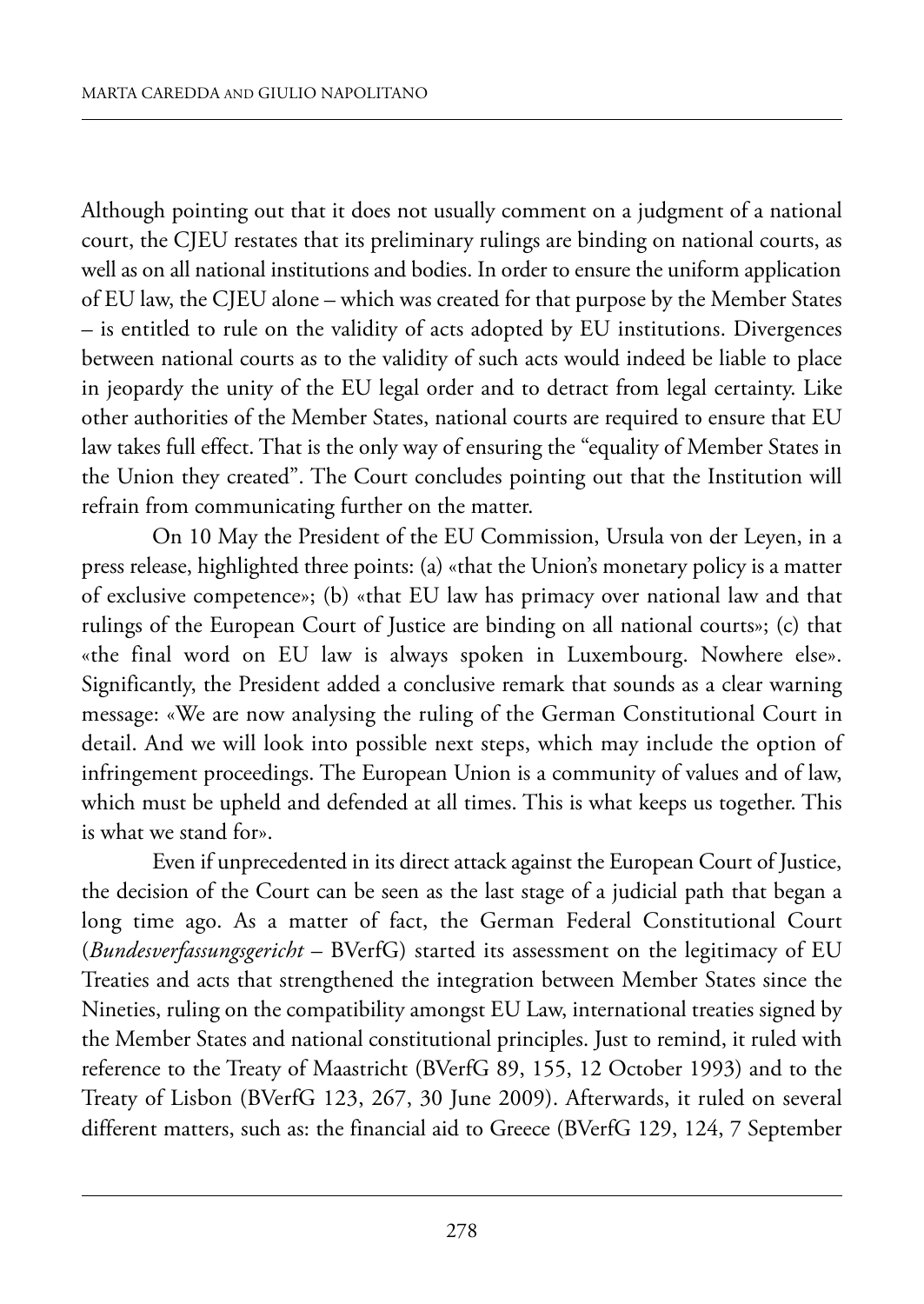2011), the Parliament involvement in the ESM preparation process (BVerfG 2BvE 4/11, 19 June 2012), the ESM participation  $(2 BvR 1390/12, 18$  March 2014), the legitimacy of the Central Bank's OMT Program (2 BvR 2728/13, 21 June 2016).

some critical remarks made upon precedent cases can be applied to this recent case. Differently from all other Member States' approach, the German Federal Constitutional Court actually rules on matters that are beyond the German legal system, through decisions that end up assuming a political rather than a judicial value. in this way, the Court claims to have, even if only indirectly, the power to ascertain the lawfulness of the EU institutions acts.

however, this case is significantly different from the previous ones, because for the first time the BVerfG sets a three-month term within which the German Constitutional Authorities must try to remedy the proportionality defects in the ECB decisions and those "mistakes" contained in the CJEU judgment, highlighted by the German decision. The Karlsruhe Court had already dealt with the ECB's first programme (the OMT, which remained on paper) and censored the overlap of economic policy and monetary policy. In the case of the OMT, however, the initial assessment of unconstitutionality was then translated into a substantial green light for the programme, following the preliminary opinion of the CJEU and the clarifications offered by the eCB. therefore, while the German Court could have been expected to reiterate once again the need for a rigorous assessment of compliance with the limits of the ECB's mandate, the German Court was not expected to be so aggressive and to go so far as to expressly censure the CJEU's actions by reprimanding it for its shallow control of the ECB's decisions, to the point of declaring the CJEU's judgment to be *ultra vires* and thus *'tamquam non esset*'. No matter if the assessment made by the CJEU was persuasive or not. The point is that the German Court assumes to be entitled to "teach" the CJEU how to apply the proportionality test.

This time, in conclusion, the Court really seems to have gone too far.

Legal comparison supports this impression. Let's take the case of Italy. Since the very first steps of the European integration process, the Italian legal system proved to be very sensitive to the protection of its constitutional identity (since *Costa v. Enel* on). however, in italy, the so called counter-limits "(*Contro-limiti*)" activation towards the implementation of EU law was focused on the protection of human fundamental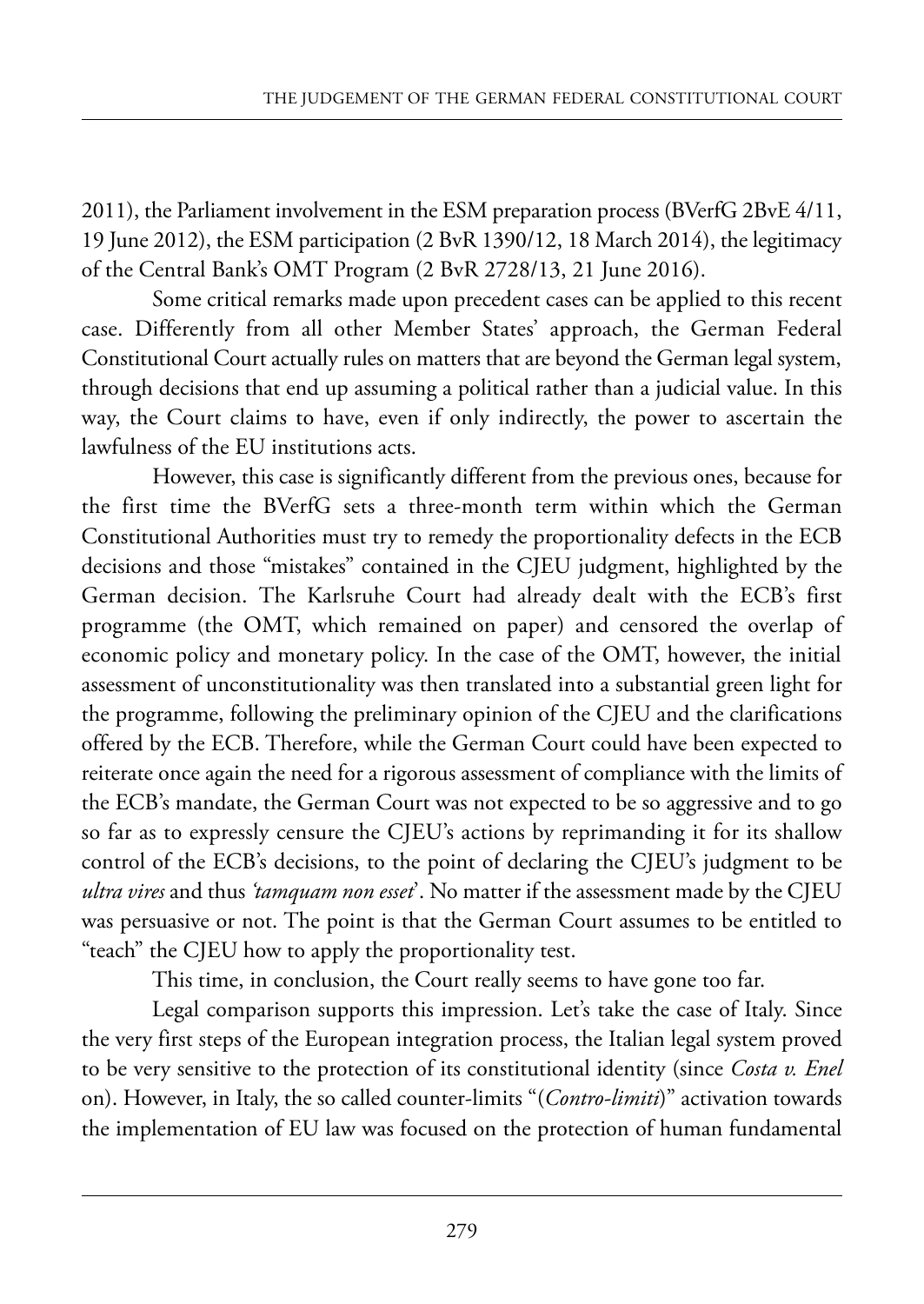rights. In the famous "*Taricco saga*", the CJEU argued that Italian criminal law rules providing for time limitations for the prosecution of certain criminal offenses due to their conflict with EU rules and interests. The Italian Constitutional Court, however, in that case denied the primacy of EU Law in order to safeguard the fundamental right to crimes prosecution limitation time (in Italy it is a right, not a procedural rule) as well as the right to know the criminal consequences of its own actions before committing illegal acts, safeguarded by Article 25 of the Italian Constitution (Italian Constitutional Court, order n. 24/2017; more recently, judgement n. 115/2018). On the contrary, the German Constitutional Court seems to be concerned more with institutional architecture features, especially when mechanisms of financial solidarity are at stake. Even if the judgement of 5 May does not concern the more recent decisions of the ECB, it is well evident the attempt to influence future measures to face the economic crisis due to the Covid-19 pandemic.

Another argument supports the idea that the Court went too far. The Federal Constitutional Court always highlighted the need to protect the democratic principle (Arts. 38, 20 of the Basic Law, *Grundgesetz*). Accordingly, should the German Parliament not be involved in the most relevant and controversial EU decisions, any EU action potentially ultra vires could result into a violation of the citizens' right to vote. In this case, however, even more than in previous judgments, the feeling is that the BVerfG judgment of 5 May 2020 is not addressed to "the inside", but to "the outside". The most important purpose seems to grant Germany a dominant position in the European space in relation when fundamental decisions on financial and economy matters are at stake. When the EU has to face challenges that should be tackled by all Member States together, the federal Constitutional Court reminds us that Germany can prevent the process to go forward, even when all other Member States (and in principle also the German government) consider such a process to be strongly desirable and even proportionate, by claiming that EU institutions' decisions are *ultra vires*. The position adopted by the German Constitutional Court could even represent a challenge to the constitutional provisions of other member states: for instance, «italy agrees, *on conditions of equality with other States*, to the limitations of sovereignty that may be necessary to a world order ensuring peace and justice among the Nations» (Art. 11 of the Italian Constitution).